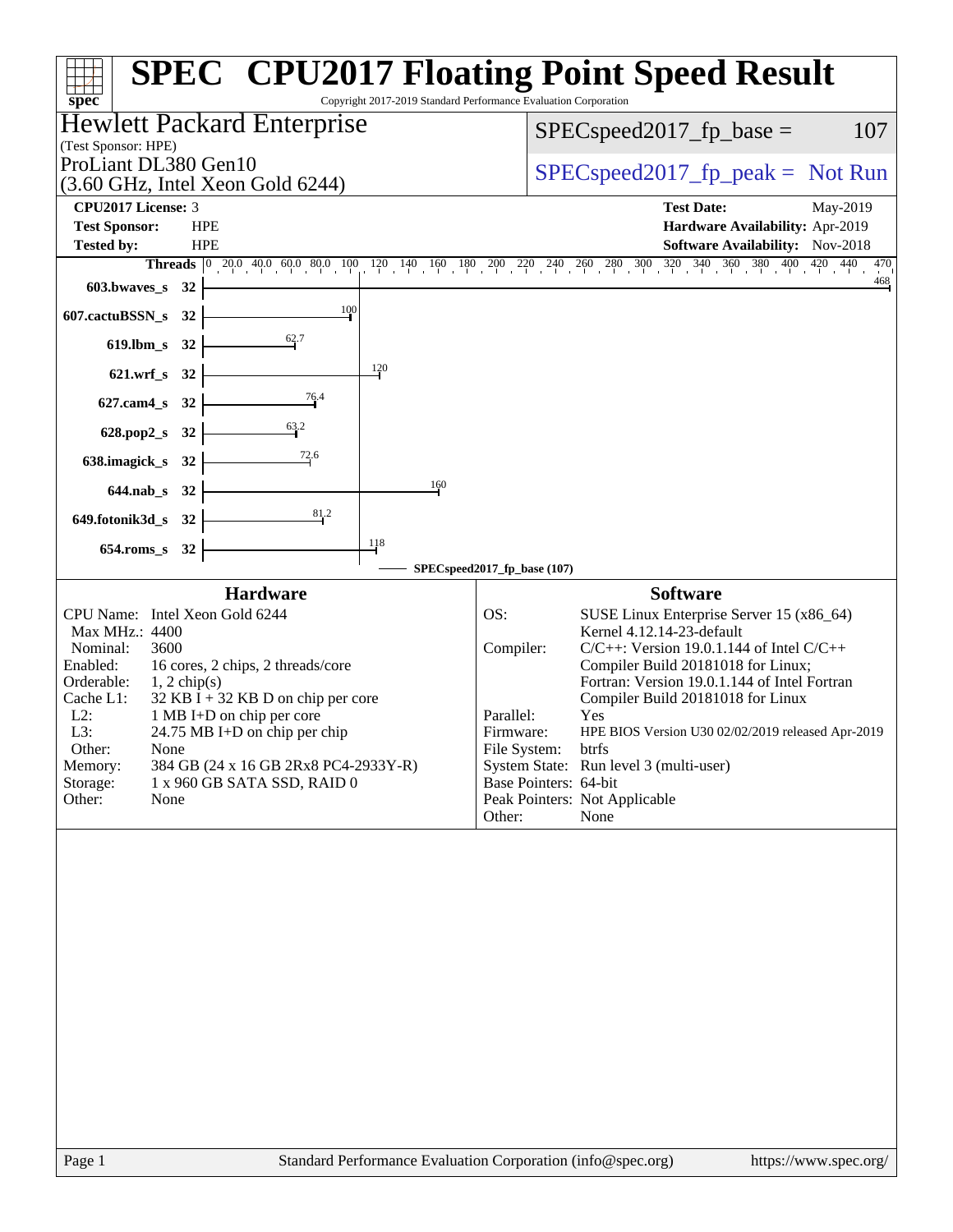Copyright 2017-2019 Standard Performance Evaluation Corporation

# Hewlett Packard Enterprise

(Test Sponsor: HPE)

(3.60 GHz, Intel Xeon Gold 6244)

 $SPEC speed2017_fp\_base = 107$ 

# ProLiant DL380 Gen10  $SPEC speed2017$  [p\_peak = Not Run

**[spec](http://www.spec.org/)**

**[CPU2017 License:](http://www.spec.org/auto/cpu2017/Docs/result-fields.html#CPU2017License)** 3 **[Test Date:](http://www.spec.org/auto/cpu2017/Docs/result-fields.html#TestDate)** May-2019 **[Test Sponsor:](http://www.spec.org/auto/cpu2017/Docs/result-fields.html#TestSponsor)** HPE **[Hardware Availability:](http://www.spec.org/auto/cpu2017/Docs/result-fields.html#HardwareAvailability)** Apr-2019 **[Tested by:](http://www.spec.org/auto/cpu2017/Docs/result-fields.html#Testedby)** HPE **[Software Availability:](http://www.spec.org/auto/cpu2017/Docs/result-fields.html#SoftwareAvailability)** Nov-2018

### **[Results Table](http://www.spec.org/auto/cpu2017/Docs/result-fields.html#ResultsTable)**

|                                   | <b>Base</b>                    |                |                 |                | <b>Peak</b> |                |       |                |                |              |                |              |                |              |
|-----------------------------------|--------------------------------|----------------|-----------------|----------------|-------------|----------------|-------|----------------|----------------|--------------|----------------|--------------|----------------|--------------|
| <b>Benchmark</b>                  | <b>Threads</b>                 | <b>Seconds</b> | Ratio           | <b>Seconds</b> | Ratio       | <b>Seconds</b> | Ratio | <b>Threads</b> | <b>Seconds</b> | <b>Ratio</b> | <b>Seconds</b> | <b>Ratio</b> | <b>Seconds</b> | <b>Ratio</b> |
| 603.bwayes s                      | 32                             | 126            | 468             | 126            | 468         | 126            | 468   |                |                |              |                |              |                |              |
| 607.cactuBSSN s                   | 32                             | 167            | 99.7            | 165            | 101         | 166            | 100   |                |                |              |                |              |                |              |
| $619.1$ bm s                      | 32                             | 83.3           | 62.9            | 83.9           | 62.4        | 83.5           | 62.7  |                |                |              |                |              |                |              |
| $621$ .wrf s                      | 32                             | 111            | 120             | 110            | 120         | 110            | 121   |                |                |              |                |              |                |              |
| $627$ .cam $4$ <sub>s</sub>       | 32                             | 117            | 75.9            | 116            | 76.4        | 116            | 76.7  |                |                |              |                |              |                |              |
| $628.pop2_s$                      | 32                             | 186            | 64.0            | 188            | 63.2        | 189            | 62.9  |                |                |              |                |              |                |              |
| 638.imagick_s                     | 32                             | <u>199</u>     | 72.6            | 199            | 72.6        | 198            | 72.7  |                |                |              |                |              |                |              |
| $644$ .nab s                      | 32                             | 109            | 160             | 109            | 160         | 109            | 161   |                |                |              |                |              |                |              |
| 649.fotonik3d s                   | 32                             | 112            | 81.5            | 112            | 81.2        | 112            | 81.2  |                |                |              |                |              |                |              |
| $654$ .roms s                     | 32                             | 133            | <b>118</b>      | 133            | 118         | 134            | 118   |                |                |              |                |              |                |              |
| $SPEC speed2017$ fp base =<br>107 |                                |                |                 |                |             |                |       |                |                |              |                |              |                |              |
|                                   | $CDDCA_{11} + 30047$ for $1.1$ |                | $M = 4$ $M = 1$ |                |             |                |       |                |                |              |                |              |                |              |

**[SPECspeed2017\\_fp\\_peak =](http://www.spec.org/auto/cpu2017/Docs/result-fields.html#SPECspeed2017fppeak) Not Run**

Results appear in the [order in which they were run.](http://www.spec.org/auto/cpu2017/Docs/result-fields.html#RunOrder) Bold underlined text [indicates a median measurement](http://www.spec.org/auto/cpu2017/Docs/result-fields.html#Median).

### **[Operating System Notes](http://www.spec.org/auto/cpu2017/Docs/result-fields.html#OperatingSystemNotes)**

 Stack size set to unlimited using "ulimit -s unlimited" Transparent Huge Pages enabled by default Prior to runcpu invocation Filesystem page cache synced and cleared with: sync; echo 3> /proc/sys/vm/drop\_caches

### **[General Notes](http://www.spec.org/auto/cpu2017/Docs/result-fields.html#GeneralNotes)**

Environment variables set by runcpu before the start of the run: KMP\_AFFINITY = "granularity=core,compact" LD\_LIBRARY\_PATH = "/home/cpu2017\_fpSpeed/lib/ia32:/home/cpu2017\_fpSpeed/lib/intel64" OMP\_STACKSIZE = "192M"

 Binaries compiled on a system with 1x Intel Core i9-7900X CPU + 32GB RAM memory using Redhat Enterprise Linux 7.5 NA: The test sponsor attests, as of date of publication, that CVE-2017-5754 (Meltdown) is mitigated in the system as tested and documented. Yes: The test sponsor attests, as of date of publication, that CVE-2017-5753 (Spectre variant 1) is mitigated in the system as tested and documented. Yes: The test sponsor attests, as of date of publication, that CVE-2017-5715 (Spectre variant 2) is mitigated in the system as tested and documented.

# **[Platform Notes](http://www.spec.org/auto/cpu2017/Docs/result-fields.html#PlatformNotes)**

BIOS Configuration: Thermal Configuration set to Maximum Cooling Memory Patrol Scrubbing set to Disabled

**(Continued on next page)**

Page 2 Standard Performance Evaluation Corporation [\(info@spec.org\)](mailto:info@spec.org) <https://www.spec.org/>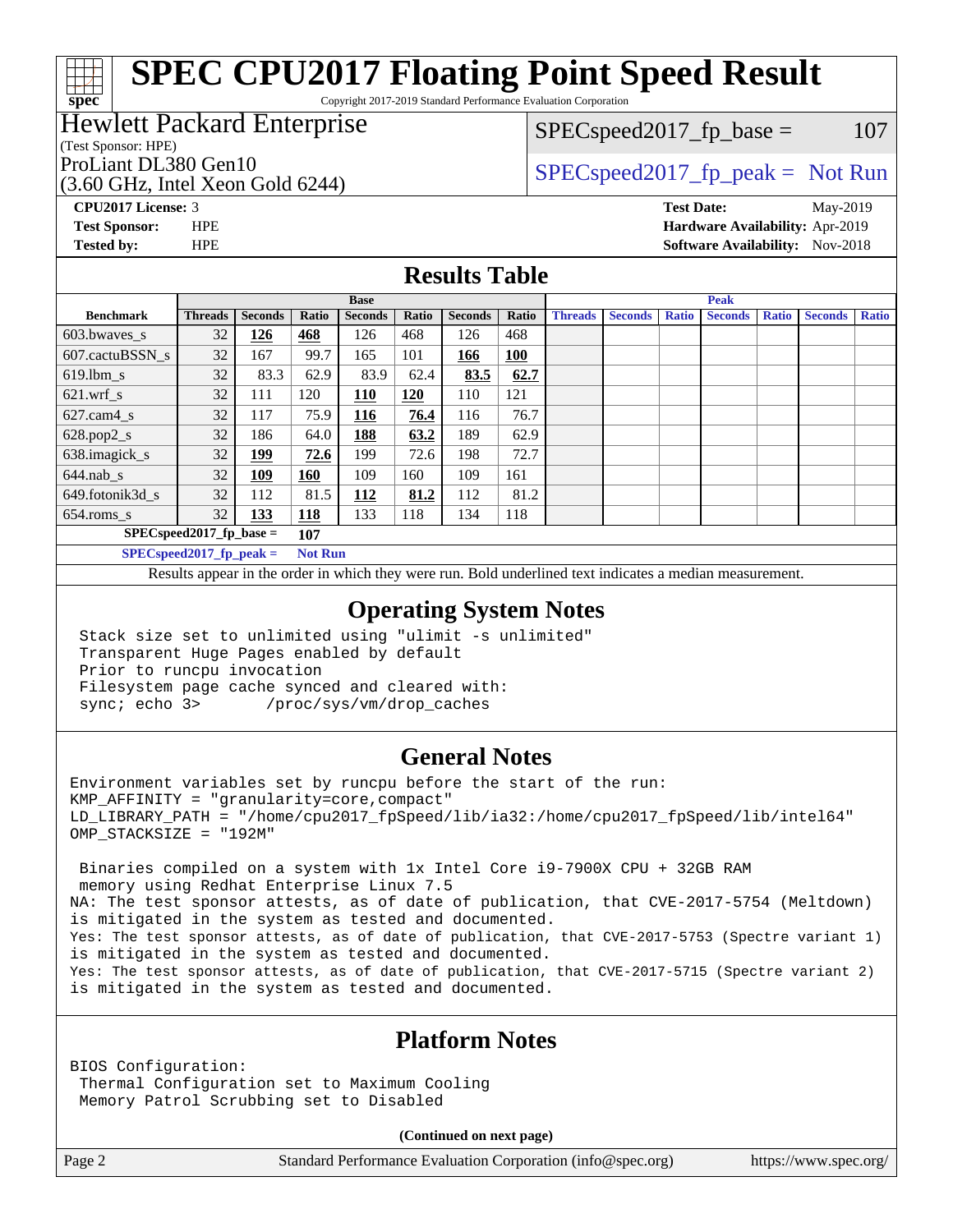Copyright 2017-2019 Standard Performance Evaluation Corporation

# Hewlett Packard Enterprise

 $SPEC speed2017<sub>fp</sub> base =  $107$$ 

# (Test Sponsor: HPE)

(3.60 GHz, Intel Xeon Gold 6244)

ProLiant DL380 Gen10  $SPEC speed2017$  [p\_peak = Not Run

**[spec](http://www.spec.org/)**

**[CPU2017 License:](http://www.spec.org/auto/cpu2017/Docs/result-fields.html#CPU2017License)** 3 **[Test Date:](http://www.spec.org/auto/cpu2017/Docs/result-fields.html#TestDate)** May-2019 **[Test Sponsor:](http://www.spec.org/auto/cpu2017/Docs/result-fields.html#TestSponsor)** HPE **[Hardware Availability:](http://www.spec.org/auto/cpu2017/Docs/result-fields.html#HardwareAvailability)** Apr-2019 **[Tested by:](http://www.spec.org/auto/cpu2017/Docs/result-fields.html#Testedby)** HPE **[Software Availability:](http://www.spec.org/auto/cpu2017/Docs/result-fields.html#SoftwareAvailability)** Nov-2018

### **[Platform Notes \(Continued\)](http://www.spec.org/auto/cpu2017/Docs/result-fields.html#PlatformNotes)**

Page 3 Standard Performance Evaluation Corporation [\(info@spec.org\)](mailto:info@spec.org) <https://www.spec.org/> LLC Prefetch set to Enabled LLC Dead Line Allocation set to Disabled Enhanced Processor Performance set to Enabled Workload Profile set to General Peak Frequency Compute Energy/Performance Bias set to Balanced Power Workload Profile set to Custom Numa Group Size Optimization set to Flat Sysinfo program /home/cpu2017\_fpSpeed/bin/sysinfo Rev: r5974 of 2018-05-19 9bcde8f2999c33d61f64985e45859ea9 running on linux-9mbf Wed May 22 14:02:16 2019 SUT (System Under Test) info as seen by some common utilities. For more information on this section, see <https://www.spec.org/cpu2017/Docs/config.html#sysinfo> From /proc/cpuinfo model name : Intel(R) Xeon(R) Gold 6244 CPU @ 3.60GHz 2 "physical id"s (chips) 32 "processors" cores, siblings (Caution: counting these is hw and system dependent. The following excerpts from /proc/cpuinfo might not be reliable. Use with caution.) cpu cores : 8 siblings : 16 physical 0: cores 2 4 8 9 18 19 20 25 physical 1: cores 2 4 17 18 19 24 25 27 From lscpu: Architecture: x86\_64 CPU op-mode(s): 32-bit, 64-bit Byte Order: Little Endian  $CPU(s):$  32 On-line CPU(s) list: 0-31 Thread(s) per core: 2 Core(s) per socket: 8 Socket(s): 2 NUMA node(s): 2 Vendor ID: GenuineIntel CPU family: 6 Model: 85 Model name: Intel(R) Xeon(R) Gold 6244 CPU @ 3.60GHz Stepping: 7 CPU MHz: 3600.000 BogoMIPS: 7200.00 Virtualization: VT-x L1d cache: 32K L1i cache: 32K L2 cache: 1024K **(Continued on next page)**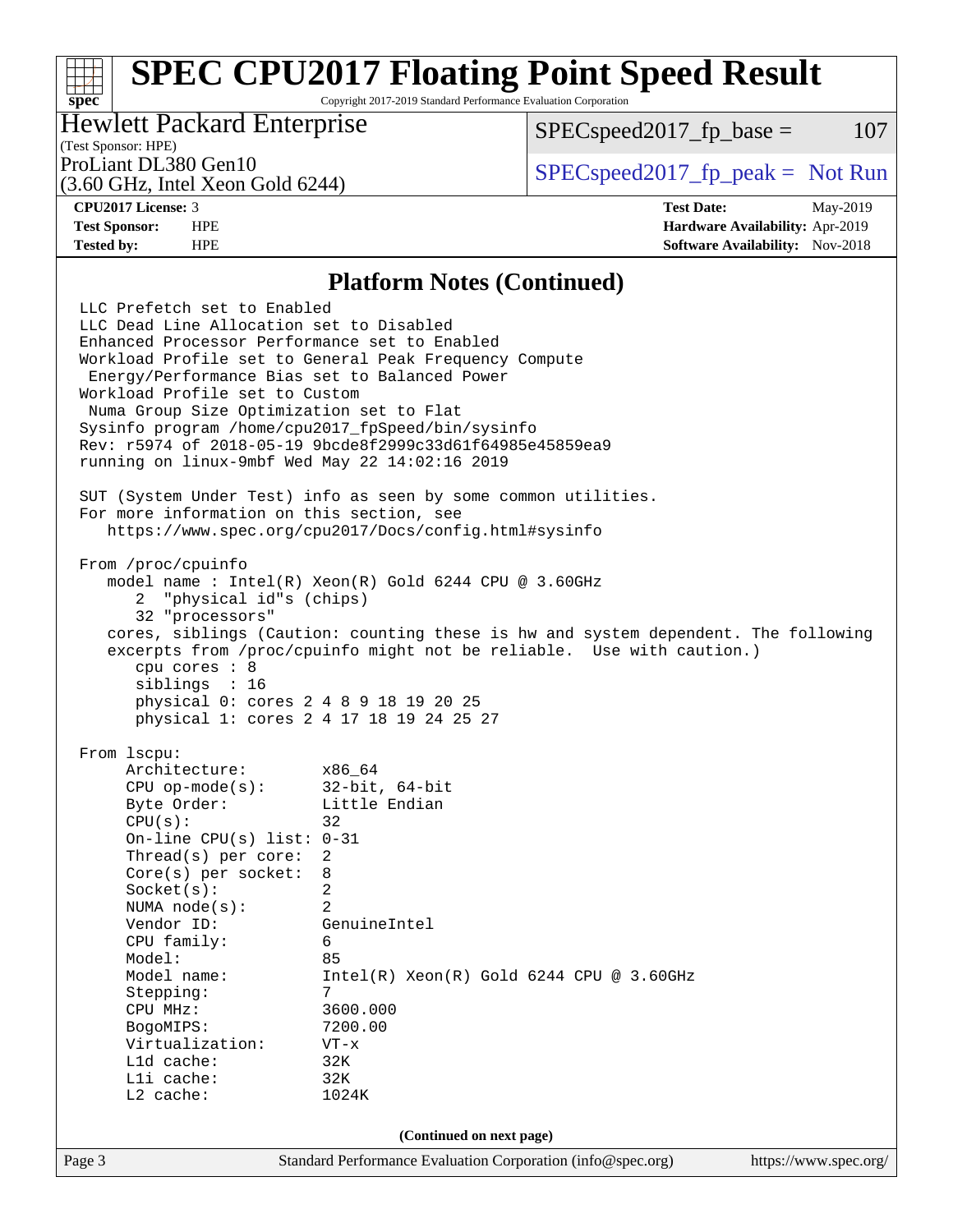### **[spec](http://www.spec.org/) [SPEC CPU2017 Floating Point Speed Result](http://www.spec.org/auto/cpu2017/Docs/result-fields.html#SPECCPU2017FloatingPointSpeedResult)** Copyright 2017-2019 Standard Performance Evaluation Corporation (Test Sponsor: HPE) Hewlett Packard Enterprise (3.60 GHz, Intel Xeon Gold 6244) ProLiant DL380 Gen10  $SPEC speed2017$  [p\_peak = Not Run  $SPEC speed2017<sub>fp</sub> base =  $107$$ **[CPU2017 License:](http://www.spec.org/auto/cpu2017/Docs/result-fields.html#CPU2017License)** 3 **[Test Date:](http://www.spec.org/auto/cpu2017/Docs/result-fields.html#TestDate)** May-2019 **[Test Sponsor:](http://www.spec.org/auto/cpu2017/Docs/result-fields.html#TestSponsor)** HPE **[Hardware Availability:](http://www.spec.org/auto/cpu2017/Docs/result-fields.html#HardwareAvailability)** Apr-2019 **[Tested by:](http://www.spec.org/auto/cpu2017/Docs/result-fields.html#Testedby)** HPE **[Software Availability:](http://www.spec.org/auto/cpu2017/Docs/result-fields.html#SoftwareAvailability)** Nov-2018 **[Platform Notes \(Continued\)](http://www.spec.org/auto/cpu2017/Docs/result-fields.html#PlatformNotes)** L3 cache: 25344K NUMA node0 CPU(s): 0-7,16-23 NUMA node1 CPU(s): 8-15,24-31 Flags: fpu vme de pse tsc msr pae mce cx8 apic sep mtrr pge mca cmov pat pse36 clflush dts acpi mmx fxsr sse sse2 ss ht tm pbe syscall nx pdpe1gb rdtscp lm constant\_tsc art arch\_perfmon pebs bts rep\_good nopl xtopology nonstop\_tsc cpuid aperfmperf tsc\_known\_freq pni pclmulqdq dtes64 monitor ds\_cpl vmx smx est tm2 ssse3 sdbg fma cx16 xtpr pdcm pcid dca sse4\_1 sse4\_2 x2apic movbe popcnt tsc\_deadline\_timer aes xsave avx f16c rdrand lahf\_lm abm 3dnowprefetch cpuid\_fault epb cat\_l3 cdp\_l3 invpcid\_single intel\_ppin mba tpr\_shadow vnmi flexpriority ept vpid fsgsbase tsc\_adjust bmi1 hle avx2 smep bmi2 erms invpcid rtm cqm mpx rdt\_a avx512f avx512dq rdseed adx smap clflushopt clwb intel\_pt avx512cd avx512bw avx512vl xsaveopt xsavec xgetbv1 xsaves cqm\_llc cqm\_occup\_llc cqm\_mbm\_total cqm\_mbm\_local ibpb ibrs stibp dtherm ida arat pln pts pku ospke avx512\_vnni arch\_capabilities ssbd /proc/cpuinfo cache data cache size : 25344 KB From numactl --hardware WARNING: a numactl 'node' might or might not correspond to a physical chip. available: 2 nodes (0-1) node 0 cpus: 0 1 2 3 4 5 6 7 16 17 18 19 20 21 22 23 node 0 size: 193047 MB node 0 free: 192468 MB node 1 cpus: 8 9 10 11 12 13 14 15 24 25 26 27 28 29 30 31 node 1 size: 193306 MB node 1 free: 193087 MB node distances: node 0 1 0: 10 21 1: 21 10 From /proc/meminfo MemTotal: 395626044 kB HugePages\_Total: 0 Hugepagesize: 2048 kB From /etc/\*release\* /etc/\*version\* os-release: NAME="SLES" VERSION="15" VERSION\_ID="15" PRETTY\_NAME="SUSE Linux Enterprise Server 15" ID="sles" ID\_LIKE="suse" ANSI\_COLOR="0;32" CPE\_NAME="cpe:/o:suse:sles:15" **(Continued on next page)**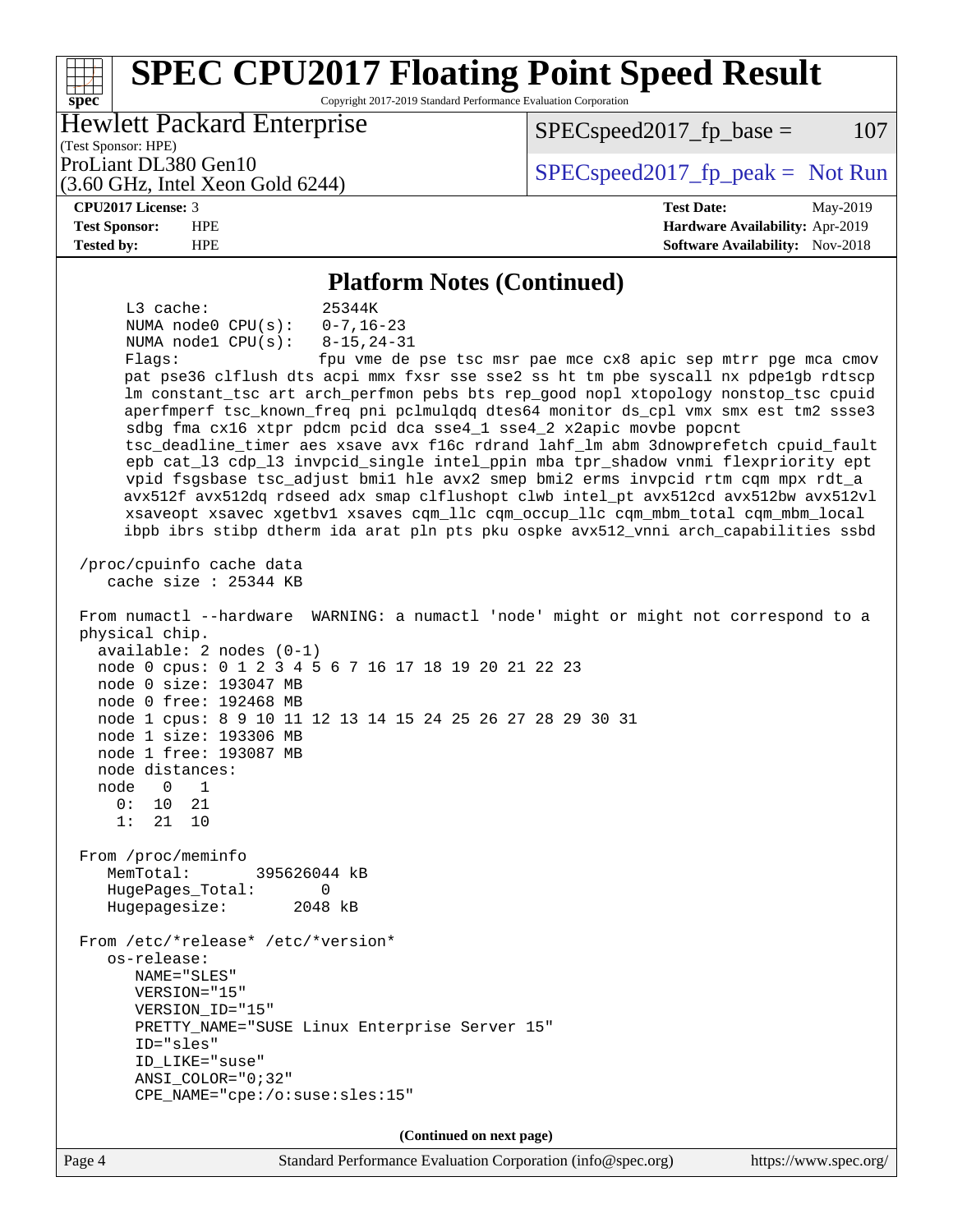### **[spec](http://www.spec.org/) [SPEC CPU2017 Floating Point Speed Result](http://www.spec.org/auto/cpu2017/Docs/result-fields.html#SPECCPU2017FloatingPointSpeedResult)** Copyright 2017-2019 Standard Performance Evaluation Corporation Hewlett Packard Enterprise  $SPEC speed2017_fp\_base = 107$

(Test Sponsor: HPE)

(3.60 GHz, Intel Xeon Gold 6244)

ProLiant DL380 Gen10  $SPEC speed2017_f$   $p\_peak = Not Run$ 

**[CPU2017 License:](http://www.spec.org/auto/cpu2017/Docs/result-fields.html#CPU2017License)** 3 **[Test Date:](http://www.spec.org/auto/cpu2017/Docs/result-fields.html#TestDate)** May-2019 **[Test Sponsor:](http://www.spec.org/auto/cpu2017/Docs/result-fields.html#TestSponsor)** HPE **[Hardware Availability:](http://www.spec.org/auto/cpu2017/Docs/result-fields.html#HardwareAvailability)** Apr-2019 **[Tested by:](http://www.spec.org/auto/cpu2017/Docs/result-fields.html#Testedby)** HPE **HPE [Software Availability:](http://www.spec.org/auto/cpu2017/Docs/result-fields.html#SoftwareAvailability)** Nov-2018

### **[Platform Notes \(Continued\)](http://www.spec.org/auto/cpu2017/Docs/result-fields.html#PlatformNotes)**

uname -a:

 Linux linux-9mbf 4.12.14-23-default #1 SMP Tue May 29 21:04:44 UTC 2018 (cd0437b) x86\_64 x86\_64 x86\_64 GNU/Linux

Kernel self-reported vulnerability status:

 CVE-2017-5754 (Meltdown): Not affected CVE-2017-5753 (Spectre variant 1): Mitigation: \_\_user pointer sanitization CVE-2017-5715 (Spectre variant 2): Mitigation: Indirect Branch Restricted Speculation, IBPB, IBRS\_FW

run-level 3 May 22 14:00

 SPEC is set to: /home/cpu2017\_fpSpeed Filesystem Type Size Used Avail Use% Mounted on /dev/sdb4 xfs 436G 337G 100G 78% /home

 Additional information from dmidecode follows. WARNING: Use caution when you interpret this section. The 'dmidecode' program reads system data which is "intended to allow hardware to be accurately determined", but the intent may not be met, as there are frequent changes to hardware, firmware, and the "DMTF SMBIOS" standard. BIOS HPE U30 02/02/2019 Memory: 24x UNKNOWN NOT AVAILABLE 16 GB 2 rank 2933

(End of data from sysinfo program)

### **[Compiler Version Notes](http://www.spec.org/auto/cpu2017/Docs/result-fields.html#CompilerVersionNotes)**

============================================================================== CC 619.lbm\_s(base) 638.imagick\_s(base) 644.nab\_s(base) ------------------------------------------------------------------------------ Intel(R) C Intel(R) 64 Compiler for applications running on Intel(R)  $64$ , Version 19.0.1.144 Build 20181018 Copyright (C) 1985-2018 Intel Corporation. All rights reserved. ------------------------------------------------------------------------------ ============================================================================== FC 607.cactuBSSN s(base) ------------------------------------------------------------------------------ Intel(R) C++ Intel(R) 64 Compiler for applications running on Intel(R)  $64$ , Version 19.0.1.144 Build 20181018 Copyright (C) 1985-2018 Intel Corporation. All rights reserved. Intel(R) C Intel(R) 64 Compiler for applications running on Intel(R)  $64$ , Version 19.0.1.144 Build 20181018 **(Continued on next page)**

|        | .                                                           |                       |
|--------|-------------------------------------------------------------|-----------------------|
| Page 5 | Standard Performance Evaluation Corporation (info@spec.org) | https://www.spec.org/ |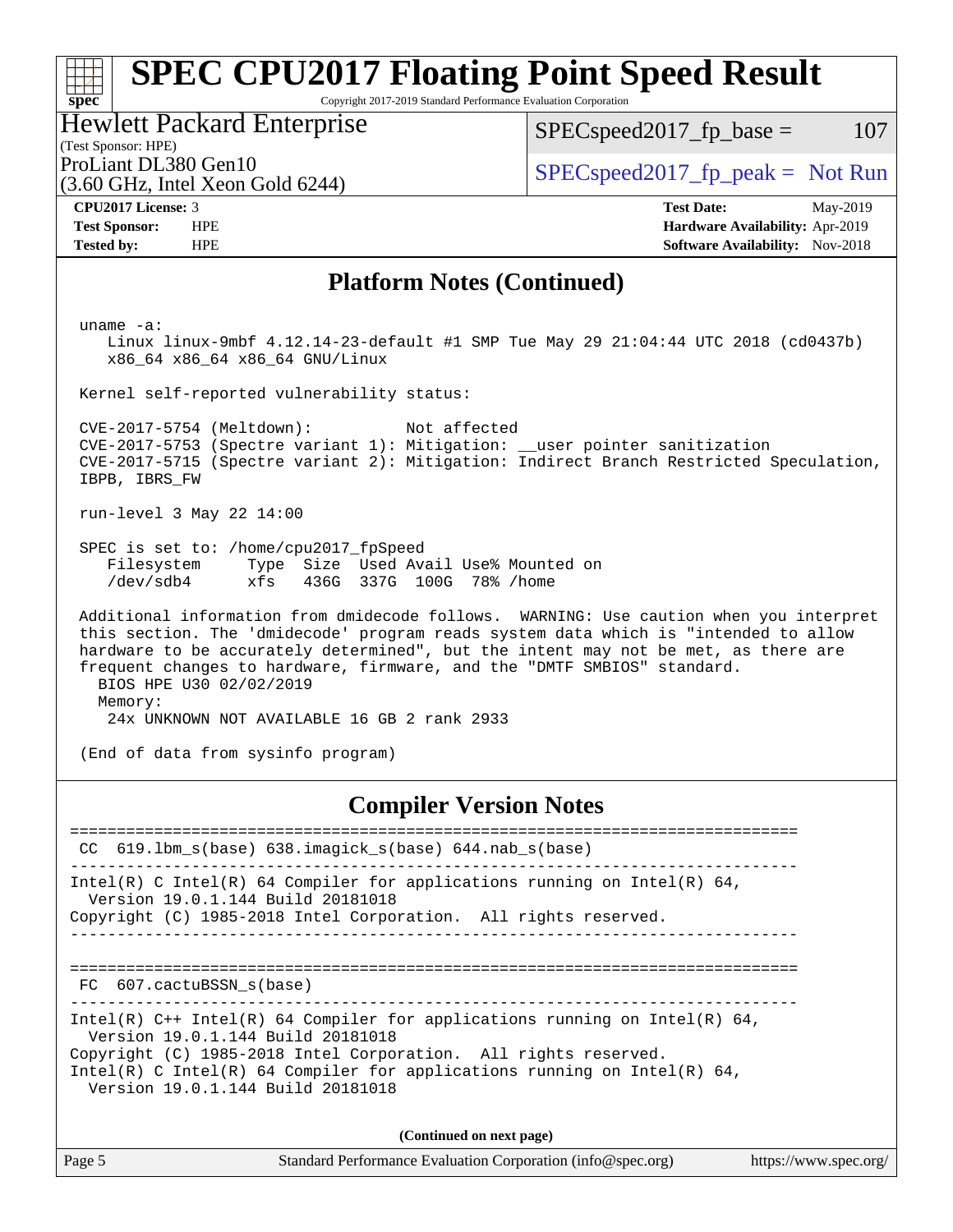Copyright 2017-2019 Standard Performance Evaluation Corporation

Hewlett Packard Enterprise

 $SPEC speed2017_fp\_base = 107$ 

(Test Sponsor: HPE)

(3.60 GHz, Intel Xeon Gold 6244)

ProLiant DL380 Gen10<br>  $SPECspeed2017<sub>fp</sub> peak = Not Run$ <br>  $SPECspeed2017<sub>fp</sub> peak = Not Run$ 

**[spec](http://www.spec.org/)**

**[CPU2017 License:](http://www.spec.org/auto/cpu2017/Docs/result-fields.html#CPU2017License)** 3 **[Test Date:](http://www.spec.org/auto/cpu2017/Docs/result-fields.html#TestDate)** May-2019 **[Test Sponsor:](http://www.spec.org/auto/cpu2017/Docs/result-fields.html#TestSponsor)** HPE **[Hardware Availability:](http://www.spec.org/auto/cpu2017/Docs/result-fields.html#HardwareAvailability)** Apr-2019 **[Tested by:](http://www.spec.org/auto/cpu2017/Docs/result-fields.html#Testedby)** HPE **[Software Availability:](http://www.spec.org/auto/cpu2017/Docs/result-fields.html#SoftwareAvailability)** Nov-2018

### **[Compiler Version Notes \(Continued\)](http://www.spec.org/auto/cpu2017/Docs/result-fields.html#CompilerVersionNotes)**

| Copyright (C) 1985-2018 Intel Corporation. All rights reserved.<br>Intel(R) Fortran Intel(R) 64 Compiler for applications running on Intel(R) |  |  |  |  |  |  |
|-----------------------------------------------------------------------------------------------------------------------------------------------|--|--|--|--|--|--|
| 64, Version 19.0.1.144 Build 20181018                                                                                                         |  |  |  |  |  |  |
| Copyright (C) 1985-2018 Intel Corporation. All rights reserved.                                                                               |  |  |  |  |  |  |
|                                                                                                                                               |  |  |  |  |  |  |
|                                                                                                                                               |  |  |  |  |  |  |
| 603.bwaves s(base) 649.fotonik3d s(base) 654.roms s(base)<br>FC.                                                                              |  |  |  |  |  |  |
| Intel(R) Fortran Intel(R) 64 Compiler for applications running on Intel(R)<br>64, Version 19.0.1.144 Build 20181018                           |  |  |  |  |  |  |
| Copyright (C) 1985-2018 Intel Corporation. All rights reserved.                                                                               |  |  |  |  |  |  |
|                                                                                                                                               |  |  |  |  |  |  |
|                                                                                                                                               |  |  |  |  |  |  |
|                                                                                                                                               |  |  |  |  |  |  |
| CC $621.$ wrf $s(base)$ $627.$ cam4 $s(base)$ $628.$ pop2 $s(base)$                                                                           |  |  |  |  |  |  |
| Intel(R) Fortran Intel(R) 64 Compiler for applications running on Intel(R)<br>64, Version 19.0.1.144 Build 20181018                           |  |  |  |  |  |  |
| Copyright (C) 1985-2018 Intel Corporation. All rights reserved.                                                                               |  |  |  |  |  |  |
| Intel(R) C Intel(R) 64 Compiler for applications running on Intel(R) 64,<br>Version 19.0.1.144 Build 20181018                                 |  |  |  |  |  |  |
| Copyright (C) 1985-2018 Intel Corporation. All rights reserved.                                                                               |  |  |  |  |  |  |
|                                                                                                                                               |  |  |  |  |  |  |

# **[Base Compiler Invocation](http://www.spec.org/auto/cpu2017/Docs/result-fields.html#BaseCompilerInvocation)**

[C benchmarks](http://www.spec.org/auto/cpu2017/Docs/result-fields.html#Cbenchmarks): [icc -m64 -std=c11](http://www.spec.org/cpu2017/results/res2019q3/cpu2017-20190624-15596.flags.html#user_CCbase_intel_icc_64bit_c11_33ee0cdaae7deeeab2a9725423ba97205ce30f63b9926c2519791662299b76a0318f32ddfffdc46587804de3178b4f9328c46fa7c2b0cd779d7a61945c91cd35)

[Fortran benchmarks](http://www.spec.org/auto/cpu2017/Docs/result-fields.html#Fortranbenchmarks): [ifort -m64](http://www.spec.org/cpu2017/results/res2019q3/cpu2017-20190624-15596.flags.html#user_FCbase_intel_ifort_64bit_24f2bb282fbaeffd6157abe4f878425411749daecae9a33200eee2bee2fe76f3b89351d69a8130dd5949958ce389cf37ff59a95e7a40d588e8d3a57e0c3fd751)

[Benchmarks using both Fortran and C](http://www.spec.org/auto/cpu2017/Docs/result-fields.html#BenchmarksusingbothFortranandC): [ifort -m64](http://www.spec.org/cpu2017/results/res2019q3/cpu2017-20190624-15596.flags.html#user_CC_FCbase_intel_ifort_64bit_24f2bb282fbaeffd6157abe4f878425411749daecae9a33200eee2bee2fe76f3b89351d69a8130dd5949958ce389cf37ff59a95e7a40d588e8d3a57e0c3fd751) [icc -m64 -std=c11](http://www.spec.org/cpu2017/results/res2019q3/cpu2017-20190624-15596.flags.html#user_CC_FCbase_intel_icc_64bit_c11_33ee0cdaae7deeeab2a9725423ba97205ce30f63b9926c2519791662299b76a0318f32ddfffdc46587804de3178b4f9328c46fa7c2b0cd779d7a61945c91cd35)

[Benchmarks using Fortran, C, and C++:](http://www.spec.org/auto/cpu2017/Docs/result-fields.html#BenchmarksusingFortranCandCXX) [icpc -m64](http://www.spec.org/cpu2017/results/res2019q3/cpu2017-20190624-15596.flags.html#user_CC_CXX_FCbase_intel_icpc_64bit_4ecb2543ae3f1412ef961e0650ca070fec7b7afdcd6ed48761b84423119d1bf6bdf5cad15b44d48e7256388bc77273b966e5eb805aefd121eb22e9299b2ec9d9) [icc -m64 -std=c11](http://www.spec.org/cpu2017/results/res2019q3/cpu2017-20190624-15596.flags.html#user_CC_CXX_FCbase_intel_icc_64bit_c11_33ee0cdaae7deeeab2a9725423ba97205ce30f63b9926c2519791662299b76a0318f32ddfffdc46587804de3178b4f9328c46fa7c2b0cd779d7a61945c91cd35) [ifort -m64](http://www.spec.org/cpu2017/results/res2019q3/cpu2017-20190624-15596.flags.html#user_CC_CXX_FCbase_intel_ifort_64bit_24f2bb282fbaeffd6157abe4f878425411749daecae9a33200eee2bee2fe76f3b89351d69a8130dd5949958ce389cf37ff59a95e7a40d588e8d3a57e0c3fd751)

# **[Base Portability Flags](http://www.spec.org/auto/cpu2017/Docs/result-fields.html#BasePortabilityFlags)**

 603.bwaves\_s: [-DSPEC\\_LP64](http://www.spec.org/cpu2017/results/res2019q3/cpu2017-20190624-15596.flags.html#suite_basePORTABILITY603_bwaves_s_DSPEC_LP64) 607.cactuBSSN\_s: [-DSPEC\\_LP64](http://www.spec.org/cpu2017/results/res2019q3/cpu2017-20190624-15596.flags.html#suite_basePORTABILITY607_cactuBSSN_s_DSPEC_LP64)

**(Continued on next page)**

Page 6 Standard Performance Evaluation Corporation [\(info@spec.org\)](mailto:info@spec.org) <https://www.spec.org/>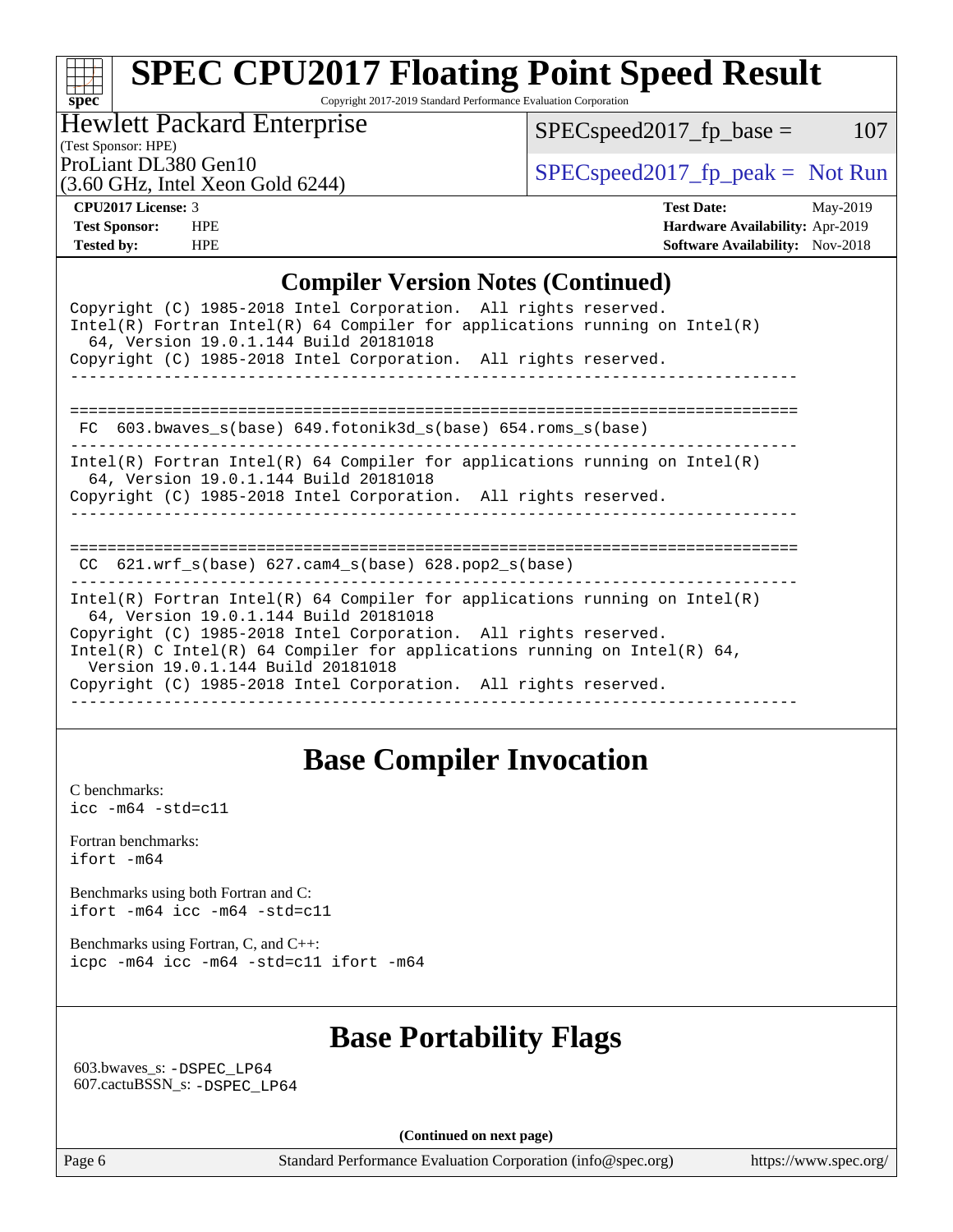Copyright 2017-2019 Standard Performance Evaluation Corporation

# Hewlett Packard Enterprise

(3.60 GHz, Intel Xeon Gold 6244)

 $SPEC speed2017<sub>fp</sub> base =  $107$$ 

(Test Sponsor: HPE)

ProLiant DL380 Gen10  $SPEC speed2017$  [p\_peak = Not Run

**[spec](http://www.spec.org/)**

**[CPU2017 License:](http://www.spec.org/auto/cpu2017/Docs/result-fields.html#CPU2017License)** 3 **[Test Date:](http://www.spec.org/auto/cpu2017/Docs/result-fields.html#TestDate)** May-2019 **[Test Sponsor:](http://www.spec.org/auto/cpu2017/Docs/result-fields.html#TestSponsor)** HPE **[Hardware Availability:](http://www.spec.org/auto/cpu2017/Docs/result-fields.html#HardwareAvailability)** Apr-2019 **[Tested by:](http://www.spec.org/auto/cpu2017/Docs/result-fields.html#Testedby)** HPE **HPE [Software Availability:](http://www.spec.org/auto/cpu2017/Docs/result-fields.html#SoftwareAvailability)** Nov-2018

# **[Base Portability Flags \(Continued\)](http://www.spec.org/auto/cpu2017/Docs/result-fields.html#BasePortabilityFlags)**

 619.lbm\_s: [-DSPEC\\_LP64](http://www.spec.org/cpu2017/results/res2019q3/cpu2017-20190624-15596.flags.html#suite_basePORTABILITY619_lbm_s_DSPEC_LP64) 621.wrf\_s: [-DSPEC\\_LP64](http://www.spec.org/cpu2017/results/res2019q3/cpu2017-20190624-15596.flags.html#suite_basePORTABILITY621_wrf_s_DSPEC_LP64) [-DSPEC\\_CASE\\_FLAG](http://www.spec.org/cpu2017/results/res2019q3/cpu2017-20190624-15596.flags.html#b621.wrf_s_baseCPORTABILITY_DSPEC_CASE_FLAG) [-convert big\\_endian](http://www.spec.org/cpu2017/results/res2019q3/cpu2017-20190624-15596.flags.html#user_baseFPORTABILITY621_wrf_s_convert_big_endian_c3194028bc08c63ac5d04de18c48ce6d347e4e562e8892b8bdbdc0214820426deb8554edfa529a3fb25a586e65a3d812c835984020483e7e73212c4d31a38223) 627.cam4\_s: [-DSPEC\\_LP64](http://www.spec.org/cpu2017/results/res2019q3/cpu2017-20190624-15596.flags.html#suite_basePORTABILITY627_cam4_s_DSPEC_LP64) [-DSPEC\\_CASE\\_FLAG](http://www.spec.org/cpu2017/results/res2019q3/cpu2017-20190624-15596.flags.html#b627.cam4_s_baseCPORTABILITY_DSPEC_CASE_FLAG) 628.pop2\_s: [-DSPEC\\_LP64](http://www.spec.org/cpu2017/results/res2019q3/cpu2017-20190624-15596.flags.html#suite_basePORTABILITY628_pop2_s_DSPEC_LP64) [-DSPEC\\_CASE\\_FLAG](http://www.spec.org/cpu2017/results/res2019q3/cpu2017-20190624-15596.flags.html#b628.pop2_s_baseCPORTABILITY_DSPEC_CASE_FLAG) [-convert big\\_endian](http://www.spec.org/cpu2017/results/res2019q3/cpu2017-20190624-15596.flags.html#user_baseFPORTABILITY628_pop2_s_convert_big_endian_c3194028bc08c63ac5d04de18c48ce6d347e4e562e8892b8bdbdc0214820426deb8554edfa529a3fb25a586e65a3d812c835984020483e7e73212c4d31a38223) [-assume byterecl](http://www.spec.org/cpu2017/results/res2019q3/cpu2017-20190624-15596.flags.html#user_baseFPORTABILITY628_pop2_s_assume_byterecl_7e47d18b9513cf18525430bbf0f2177aa9bf368bc7a059c09b2c06a34b53bd3447c950d3f8d6c70e3faf3a05c8557d66a5798b567902e8849adc142926523472) 638.imagick\_s: [-DSPEC\\_LP64](http://www.spec.org/cpu2017/results/res2019q3/cpu2017-20190624-15596.flags.html#suite_basePORTABILITY638_imagick_s_DSPEC_LP64) 644.nab\_s: [-DSPEC\\_LP64](http://www.spec.org/cpu2017/results/res2019q3/cpu2017-20190624-15596.flags.html#suite_basePORTABILITY644_nab_s_DSPEC_LP64) 649.fotonik3d\_s: [-DSPEC\\_LP64](http://www.spec.org/cpu2017/results/res2019q3/cpu2017-20190624-15596.flags.html#suite_basePORTABILITY649_fotonik3d_s_DSPEC_LP64) 654.roms\_s: [-DSPEC\\_LP64](http://www.spec.org/cpu2017/results/res2019q3/cpu2017-20190624-15596.flags.html#suite_basePORTABILITY654_roms_s_DSPEC_LP64)

# **[Base Optimization Flags](http://www.spec.org/auto/cpu2017/Docs/result-fields.html#BaseOptimizationFlags)**

[C benchmarks](http://www.spec.org/auto/cpu2017/Docs/result-fields.html#Cbenchmarks):

[-xCORE-AVX512](http://www.spec.org/cpu2017/results/res2019q3/cpu2017-20190624-15596.flags.html#user_CCbase_f-xCORE-AVX512) [-ipo](http://www.spec.org/cpu2017/results/res2019q3/cpu2017-20190624-15596.flags.html#user_CCbase_f-ipo) [-O3](http://www.spec.org/cpu2017/results/res2019q3/cpu2017-20190624-15596.flags.html#user_CCbase_f-O3) [-no-prec-div](http://www.spec.org/cpu2017/results/res2019q3/cpu2017-20190624-15596.flags.html#user_CCbase_f-no-prec-div) [-qopt-prefetch](http://www.spec.org/cpu2017/results/res2019q3/cpu2017-20190624-15596.flags.html#user_CCbase_f-qopt-prefetch) [-ffinite-math-only](http://www.spec.org/cpu2017/results/res2019q3/cpu2017-20190624-15596.flags.html#user_CCbase_f_finite_math_only_cb91587bd2077682c4b38af759c288ed7c732db004271a9512da14a4f8007909a5f1427ecbf1a0fb78ff2a814402c6114ac565ca162485bbcae155b5e4258871) [-qopt-mem-layout-trans=4](http://www.spec.org/cpu2017/results/res2019q3/cpu2017-20190624-15596.flags.html#user_CCbase_f-qopt-mem-layout-trans_fa39e755916c150a61361b7846f310bcdf6f04e385ef281cadf3647acec3f0ae266d1a1d22d972a7087a248fd4e6ca390a3634700869573d231a252c784941a8) [-qopenmp](http://www.spec.org/cpu2017/results/res2019q3/cpu2017-20190624-15596.flags.html#user_CCbase_qopenmp_16be0c44f24f464004c6784a7acb94aca937f053568ce72f94b139a11c7c168634a55f6653758ddd83bcf7b8463e8028bb0b48b77bcddc6b78d5d95bb1df2967) [-DSPEC\\_OPENMP](http://www.spec.org/cpu2017/results/res2019q3/cpu2017-20190624-15596.flags.html#suite_CCbase_DSPEC_OPENMP)

[Fortran benchmarks](http://www.spec.org/auto/cpu2017/Docs/result-fields.html#Fortranbenchmarks):

[-DSPEC\\_OPENMP](http://www.spec.org/cpu2017/results/res2019q3/cpu2017-20190624-15596.flags.html#suite_FCbase_DSPEC_OPENMP) [-xCORE-AVX512](http://www.spec.org/cpu2017/results/res2019q3/cpu2017-20190624-15596.flags.html#user_FCbase_f-xCORE-AVX512) [-ipo](http://www.spec.org/cpu2017/results/res2019q3/cpu2017-20190624-15596.flags.html#user_FCbase_f-ipo) [-O3](http://www.spec.org/cpu2017/results/res2019q3/cpu2017-20190624-15596.flags.html#user_FCbase_f-O3) [-no-prec-div](http://www.spec.org/cpu2017/results/res2019q3/cpu2017-20190624-15596.flags.html#user_FCbase_f-no-prec-div) [-qopt-prefetch](http://www.spec.org/cpu2017/results/res2019q3/cpu2017-20190624-15596.flags.html#user_FCbase_f-qopt-prefetch) [-ffinite-math-only](http://www.spec.org/cpu2017/results/res2019q3/cpu2017-20190624-15596.flags.html#user_FCbase_f_finite_math_only_cb91587bd2077682c4b38af759c288ed7c732db004271a9512da14a4f8007909a5f1427ecbf1a0fb78ff2a814402c6114ac565ca162485bbcae155b5e4258871) [-qopt-mem-layout-trans=4](http://www.spec.org/cpu2017/results/res2019q3/cpu2017-20190624-15596.flags.html#user_FCbase_f-qopt-mem-layout-trans_fa39e755916c150a61361b7846f310bcdf6f04e385ef281cadf3647acec3f0ae266d1a1d22d972a7087a248fd4e6ca390a3634700869573d231a252c784941a8) [-qopenmp](http://www.spec.org/cpu2017/results/res2019q3/cpu2017-20190624-15596.flags.html#user_FCbase_qopenmp_16be0c44f24f464004c6784a7acb94aca937f053568ce72f94b139a11c7c168634a55f6653758ddd83bcf7b8463e8028bb0b48b77bcddc6b78d5d95bb1df2967) [-nostandard-realloc-lhs](http://www.spec.org/cpu2017/results/res2019q3/cpu2017-20190624-15596.flags.html#user_FCbase_f_2003_std_realloc_82b4557e90729c0f113870c07e44d33d6f5a304b4f63d4c15d2d0f1fab99f5daaed73bdb9275d9ae411527f28b936061aa8b9c8f2d63842963b95c9dd6426b8a)

[Benchmarks using both Fortran and C](http://www.spec.org/auto/cpu2017/Docs/result-fields.html#BenchmarksusingbothFortranandC):

[-xCORE-AVX512](http://www.spec.org/cpu2017/results/res2019q3/cpu2017-20190624-15596.flags.html#user_CC_FCbase_f-xCORE-AVX512) [-ipo](http://www.spec.org/cpu2017/results/res2019q3/cpu2017-20190624-15596.flags.html#user_CC_FCbase_f-ipo) -03 [-no-prec-div](http://www.spec.org/cpu2017/results/res2019q3/cpu2017-20190624-15596.flags.html#user_CC_FCbase_f-no-prec-div) [-qopt-prefetch](http://www.spec.org/cpu2017/results/res2019q3/cpu2017-20190624-15596.flags.html#user_CC_FCbase_f-qopt-prefetch) [-ffinite-math-only](http://www.spec.org/cpu2017/results/res2019q3/cpu2017-20190624-15596.flags.html#user_CC_FCbase_f_finite_math_only_cb91587bd2077682c4b38af759c288ed7c732db004271a9512da14a4f8007909a5f1427ecbf1a0fb78ff2a814402c6114ac565ca162485bbcae155b5e4258871) [-qopt-mem-layout-trans=4](http://www.spec.org/cpu2017/results/res2019q3/cpu2017-20190624-15596.flags.html#user_CC_FCbase_f-qopt-mem-layout-trans_fa39e755916c150a61361b7846f310bcdf6f04e385ef281cadf3647acec3f0ae266d1a1d22d972a7087a248fd4e6ca390a3634700869573d231a252c784941a8) [-qopenmp](http://www.spec.org/cpu2017/results/res2019q3/cpu2017-20190624-15596.flags.html#user_CC_FCbase_qopenmp_16be0c44f24f464004c6784a7acb94aca937f053568ce72f94b139a11c7c168634a55f6653758ddd83bcf7b8463e8028bb0b48b77bcddc6b78d5d95bb1df2967) [-DSPEC\\_OPENMP](http://www.spec.org/cpu2017/results/res2019q3/cpu2017-20190624-15596.flags.html#suite_CC_FCbase_DSPEC_OPENMP) [-nostandard-realloc-lhs](http://www.spec.org/cpu2017/results/res2019q3/cpu2017-20190624-15596.flags.html#user_CC_FCbase_f_2003_std_realloc_82b4557e90729c0f113870c07e44d33d6f5a304b4f63d4c15d2d0f1fab99f5daaed73bdb9275d9ae411527f28b936061aa8b9c8f2d63842963b95c9dd6426b8a)

[Benchmarks using Fortran, C, and C++:](http://www.spec.org/auto/cpu2017/Docs/result-fields.html#BenchmarksusingFortranCandCXX)

[-xCORE-AVX512](http://www.spec.org/cpu2017/results/res2019q3/cpu2017-20190624-15596.flags.html#user_CC_CXX_FCbase_f-xCORE-AVX512) [-ipo](http://www.spec.org/cpu2017/results/res2019q3/cpu2017-20190624-15596.flags.html#user_CC_CXX_FCbase_f-ipo) [-O3](http://www.spec.org/cpu2017/results/res2019q3/cpu2017-20190624-15596.flags.html#user_CC_CXX_FCbase_f-O3) [-no-prec-div](http://www.spec.org/cpu2017/results/res2019q3/cpu2017-20190624-15596.flags.html#user_CC_CXX_FCbase_f-no-prec-div) [-qopt-prefetch](http://www.spec.org/cpu2017/results/res2019q3/cpu2017-20190624-15596.flags.html#user_CC_CXX_FCbase_f-qopt-prefetch) [-ffinite-math-only](http://www.spec.org/cpu2017/results/res2019q3/cpu2017-20190624-15596.flags.html#user_CC_CXX_FCbase_f_finite_math_only_cb91587bd2077682c4b38af759c288ed7c732db004271a9512da14a4f8007909a5f1427ecbf1a0fb78ff2a814402c6114ac565ca162485bbcae155b5e4258871) [-qopt-mem-layout-trans=4](http://www.spec.org/cpu2017/results/res2019q3/cpu2017-20190624-15596.flags.html#user_CC_CXX_FCbase_f-qopt-mem-layout-trans_fa39e755916c150a61361b7846f310bcdf6f04e385ef281cadf3647acec3f0ae266d1a1d22d972a7087a248fd4e6ca390a3634700869573d231a252c784941a8) [-qopenmp](http://www.spec.org/cpu2017/results/res2019q3/cpu2017-20190624-15596.flags.html#user_CC_CXX_FCbase_qopenmp_16be0c44f24f464004c6784a7acb94aca937f053568ce72f94b139a11c7c168634a55f6653758ddd83bcf7b8463e8028bb0b48b77bcddc6b78d5d95bb1df2967) [-DSPEC\\_OPENMP](http://www.spec.org/cpu2017/results/res2019q3/cpu2017-20190624-15596.flags.html#suite_CC_CXX_FCbase_DSPEC_OPENMP) [-nostandard-realloc-lhs](http://www.spec.org/cpu2017/results/res2019q3/cpu2017-20190624-15596.flags.html#user_CC_CXX_FCbase_f_2003_std_realloc_82b4557e90729c0f113870c07e44d33d6f5a304b4f63d4c15d2d0f1fab99f5daaed73bdb9275d9ae411527f28b936061aa8b9c8f2d63842963b95c9dd6426b8a)

The flags files that were used to format this result can be browsed at <http://www.spec.org/cpu2017/flags/HPE-ic19.0u1-flags-linux64.html> <http://www.spec.org/cpu2017/flags/HPE-Platform-Flags-Intel-V1.2-CLX-revB.html>

You can also download the XML flags sources by saving the following links: <http://www.spec.org/cpu2017/flags/HPE-ic19.0u1-flags-linux64.xml> <http://www.spec.org/cpu2017/flags/HPE-Platform-Flags-Intel-V1.2-CLX-revB.xml>